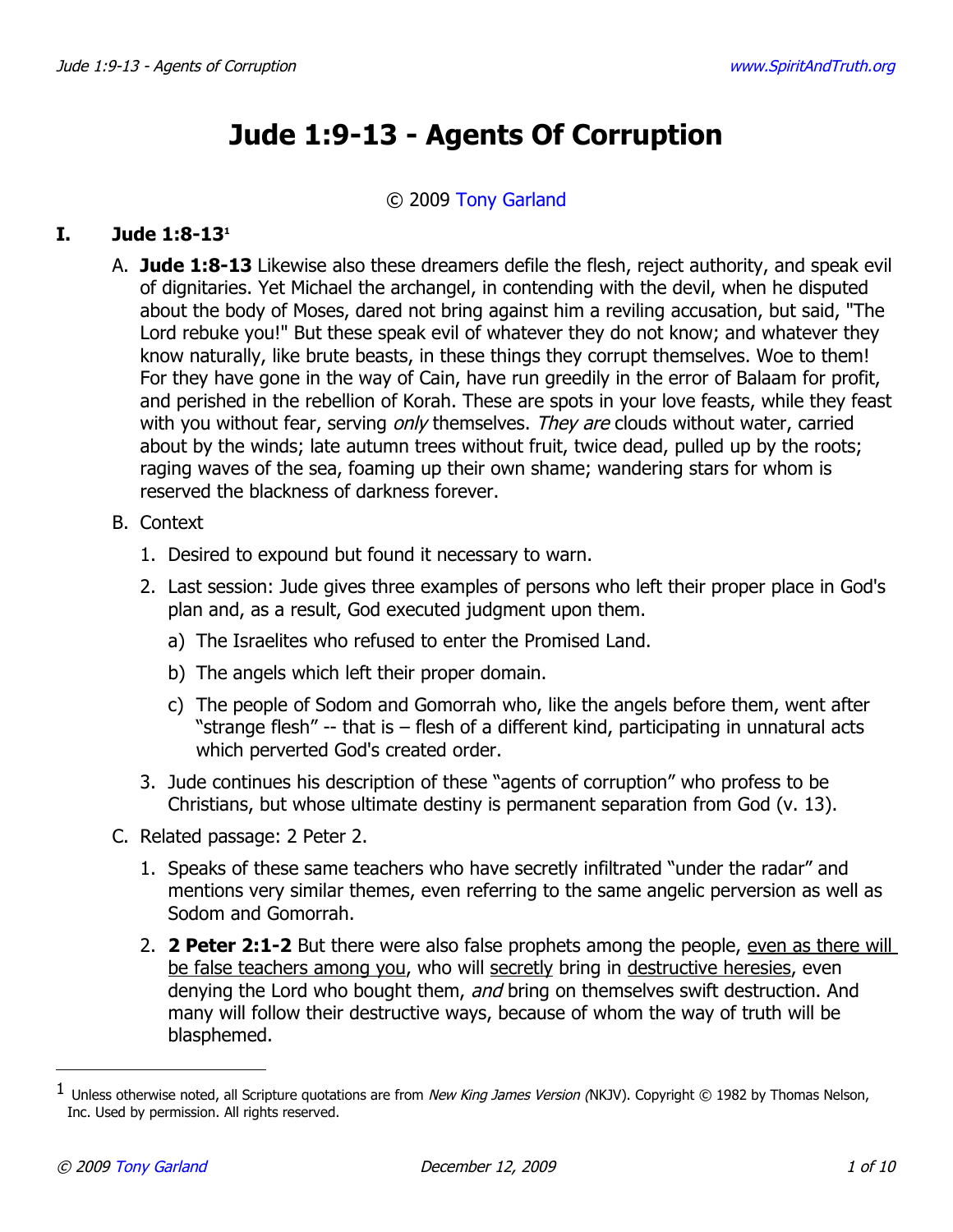D. Satan's two-fold strategy: 1) attack from without; 2) attack from within. (But the "within" only *appears* to be within—these agents of corruption are not true believers.)

## **II. Exegesis**

- A. Jude 1:8
	- 1. "Likewise" these are said to share characteristics with the examples which Jude gave earlier in the passage.
		- a) "defile the flesh" "turn the grace of our God into lewdness" (Jude 1:4).
			- (1) They represent themselves as believers and followers of the Lord, but they deny Him in the way they live, often in relation to sexual immorality. Among there number in our day we would have to include numerous homosexuals and lesbians occupying leadership positions in various denominations which purport to be shepherds of God's flock.
	- 2. "reject authority"
		- a) Peter says they "despise" *(katafronountas)* authority. The word is a compound meaning to "think down upon" or to hold in disdain (2Pe. 2:10). They believe they are "above" authority or that it only pertains to the weak or "little people."
		- b) The word for "authority" (kurioteta) is a derivative of the word for "Lord" (kurios) applied to Jesus within the New Testament.
			- (1) They reject the Lordship of Christ Himself (as evidenced by their lewdness and refusal to bow to His commands).
			- (2) They reject the Lordship of the Bible: denying or obfuscating principles which the Church has unanimously accepted for centuries.
			- (3) They also reject authority in general—because they are predisposed toward lawlessness which incessantly works to throw off restraint.
		- c) Although their teaching, in its rejection of an objective authority, *appears* to the unwary as the path toward liberty, it is actually a path leading into bondage.
			- (1) **2 Peter 2:19–20** (NKJV) While they promise . . . liberty, they themselves are slaves of corruption; for by whom a person is overcome, by him also he is brought into bondage. [They are overcome by licentiousness—their sin rules over them.] For if, after they have escaped the pollutions of the world through the knowledge of the Lord and Savior Jesus Christ, they are again entangled in them and overcome, the latter end is worse for them than the beginning.
	- 3. "speak evil of dignitaries"
		- a) The original language says they "blaspheme glorious ones" (doxas).
			- (1) "glorious ones" are those with an established reputation, often representing authority.
			- (2) Both Jude and Peter refer to angels in their examples.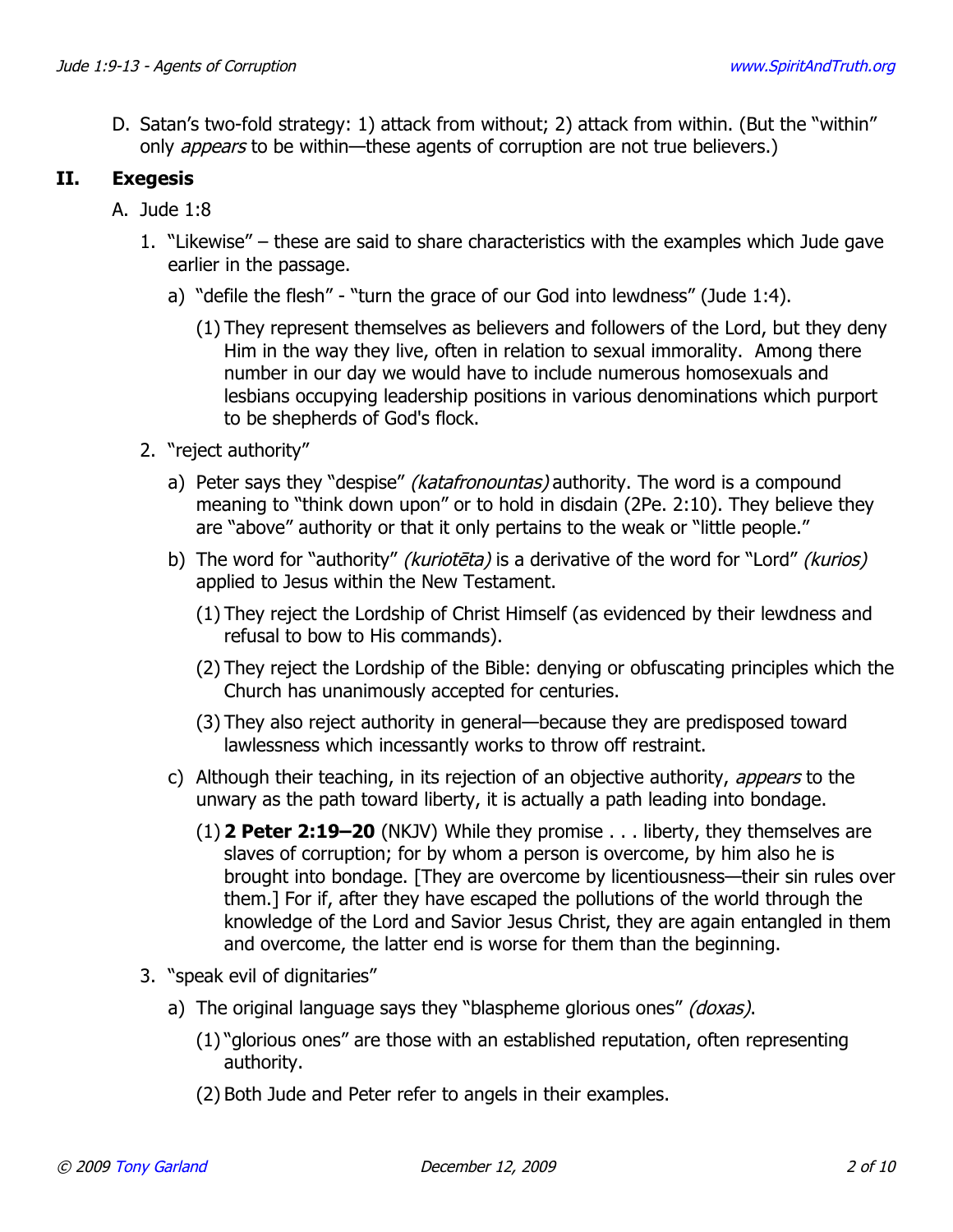- (a) **2 Peter 2:10** . . .They are presumptuous, self-willed. They are not afraid (literally, "do not tremble") to speak evil of dignitaries (doxas), whereas angels, who are greater in power and might, do not bring a reviling accusation against them before the Lord.
- b) Jude's point: they have no respect for established hierarchical authority structures or roles and assume they are in a position equal or above the authorities they criticize. They are full of pride and arrogance.
- B. Jude 1:9
	- 1. "Michael the archangel"
		- a) Jude contrasts these merely human blasphemers who speak evil of authorities with the much more powerful angels. Not just any angel, but an  $\alpha r$ changel – one of the most powerful of angels, Michael.
		- b) Of all God's creatures who might have the right, power, and position to revile an opponent and strike out with accusing language, surely an archangel would! Yet Jude's point is even this most powerful creature of God's creation honors established authority structures and maintains respectful discourse – even when in strong disagreement with an adversary.
		- c) Here, Jude touches on an event associated with the death of Moses.
			- (1) Moses died on Mt. Nebo after having viewed, but been forbidden to enter the promised land because of his disobedience to God in the manner of bringing forth water from the rock in the wilderness at Kadesh (Num. 20:12; Deu. 1:37; 3:26).
			- (2) The passage in Deuteronomy indicates that God "buried him" (Deu. 34:5-6).
			- (3) It was God's will that his grave site would remain unknown—probably because it would have become an idol and a source of stumbling for Israel.
			- (4) We learn from the New Testament that one of the ministries of the angels is to transport the faithful upon death.
				- (a) **Luke 16:22** So it was that the beggar died, and was carried by the angels to Abraham's bosom. The rich man also died and was buried.
				- (b) Although this appears to be the transport of Lazarus' soul and spirit rather than his body, it indicates that angels minister upon the death of believers.
				- (c) In the case where it is said that Moses was buried by God, it would seem that one of God's ministering spirits, in this case Michael, was dispatched to bury Moses.
			- (5) Apparently the Devil, the "accuser of the brethren," maintained that Moses was not worthy of burial by God, and perhaps even denied that his soul and spirit should be transported to Abraham's bosom, or Paradise.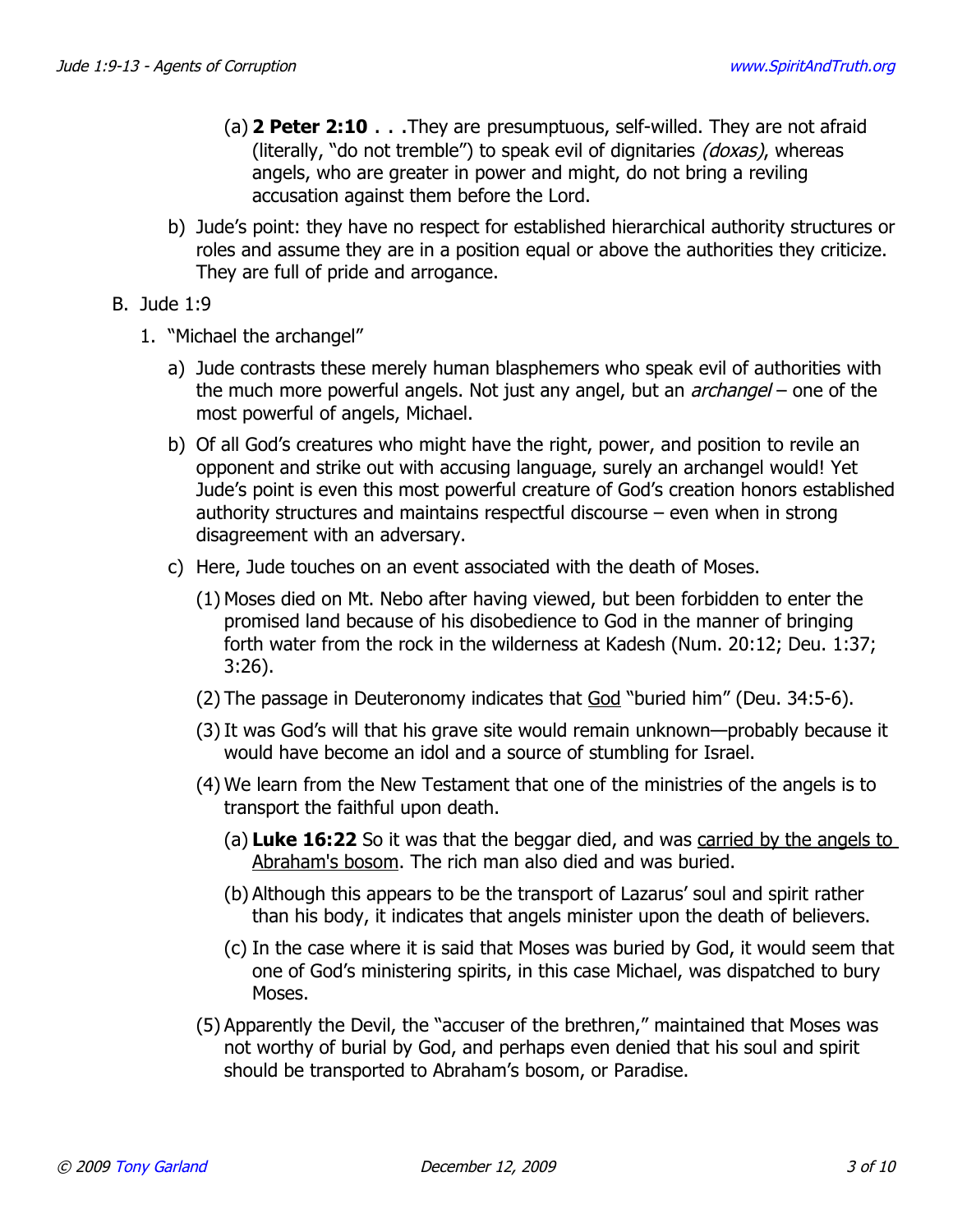- (a) After all, the event of his death underscored his rebellion against God. The last recorded words of God to Moses on Mt. Nebo were these: "I have caused you to see *it* with your eyes, but you shall not cross over there."
- (b) Also, Moses was guilty of murdering an Egyptian (Ex. 2:11-12).
- (c) Although the Devil was justified in his accusations, the redeeming work of Christ on behalf of the faithful rendered them null and void.
- d) Jude's point here is that even in this event involving two of the most powerful creatures every created ("glorious ones"), respect for authority—God-given roles held sway and Michael refused to slander the Devil. Yet the mere men Jude writes about have no such reservations.
- 2. The Assumption of Moses
	- a) The Assumption of Moses (otherwise called the Testament of Moses) is a Jewish apocryphal pseudepigraphical work. It is known from a single sixth-century incomplete manuscript in Latin that was discovered in Milan, Italy in the midnineteenth century and published in 1861.
	- b) This single extant copy does not contain any reference to this event—although the ending of the manuscript is incomplete and appears to be a translation of an earlier copy written in Greek (which itself may have been translated from Hebrew).
	- c) Church fathers, such as Clement of Alexandria and Origin apparently had access to an earlier, possibly more complete manuscript since they claimed that this event was mentioned therein. $2$
	- d) Caution: do not assume that biblical authors are endorsing other writings which happen to record the same event.
	- e) Other sources may recognize the same historical event, but it is the Bible alone which has God's stamp of inspiration—being certified by dozens of detailed prophecies.

#### C. Jude 1:10

- 1. A grammatical structure of contrast.
	- a) On the one hand, they "speak evil of whatever they do not know."
	- b) On the other hand (or at the same time) in "whatever they know naturally" they "corrupt themselves."
	- c) That which they don't understand they reject and revile. That which they do know (experientially) corrupts them even further.
		- (1) What they "know naturally" is the word  $phusik\bar{o}s$  from which we derive our word "physics."

<span id="page-3-0"></span><sup>&</sup>lt;sup>2</sup> The correlation between Jude 9 and that document is confirmed by patristic sources (the earliest being Clement of Alexandria, Frag. in Ep. Jude).[Martin] Origen (De prin. iii.2.1) claimed that Jude's words reflect the pseudepigraphic Assumption of Moses, though nothing similar is found in the extant text.[Bromiley]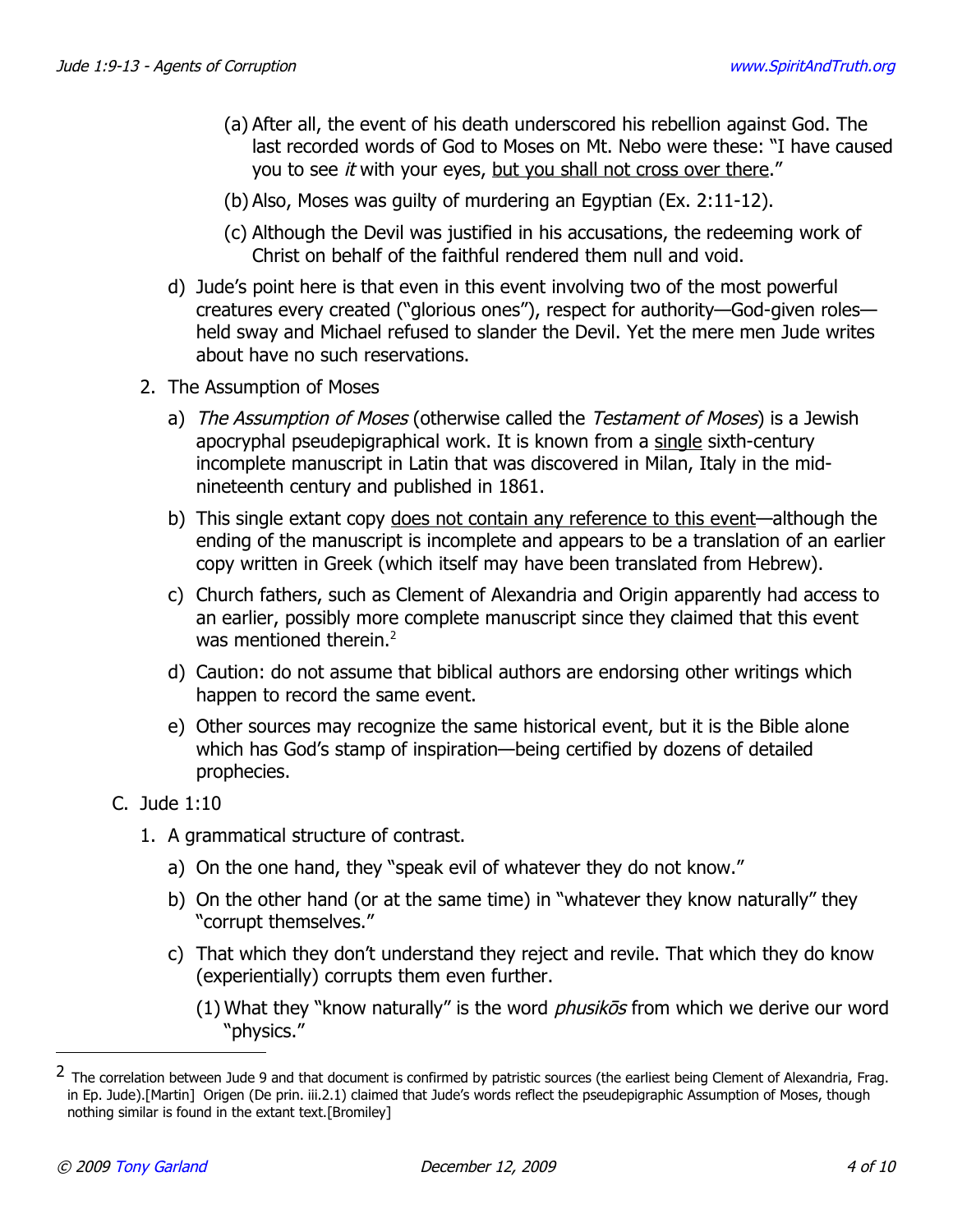- (a) "According to the laws of nature."
- (b) Here again we see the sensual orientation of these false teachers.
- (c) They understand how to indulge their senses through unrestrained pleasure. But this indulgence brings further corruption and increasing bondage.
- 2. "like brute beasts" as (mere) animals without reason.
	- a) Jude compares them to animals which lack human reason. The Greek could read: "like the illogical animals" (hos ta aloga zoa).
		- (1) They have no higher ideals to restrain their behavior.
		- (2) That which separates man from animals: the *imago Dei*—being made in God's image—is not properly functioning in the lives of these teachers. The result is predictable: their behavior is more akin to animals than humans.
		- (3) Deceivers are most often themselves deceived and so it is with these. While believing themselves to be progressive and advanced thinkers, God's assessment through Jude is that they are brutish beasts without reason.
- D. Jude 1:11 Cain, Balaam, Korah (3 more examples)
	- 1. "the way of Cain"
		- a) They are traveling along path or track which follows that of Cain.
		- b) Cain disregarded God's instruction and offered an improper sacrifice. He rejected the guidelines which appear to have been established about what type of sacrifice was to be offered. He appears to have considered himself "above the rules."
		- c) Once confronted with his error, rather than correcting his behavior, he chose the path of rebellion.
		- d) Those walking in the "way of Cain" are not satisfied with promoting their own rebellion. They are compelled to persecute those who are righteous because the righteousness of others acts as a mirror continually reminding themselves of their unrighteous behavior. Thus it was with Cain. His argument was with God but his smoldering resentment resulted in the murder of his brother Abel.
		- e) In a similar way, these destructive teachers are opposed to the sound teaching of Scripture by others since it effectively judges their ministries.
	- 2. "run greedily in the error of Balaam for profit"
		- a) The original: "for wages, they have given themselves over to the error of Balaam"
		- b) They are devoted to Balaam's error, without restraint, motivated by financial gain.
		- c) Balaam
			- (1) A Midianite "prophet" who was hired to curse Israel, but through whom God spoke a blessing on Israel.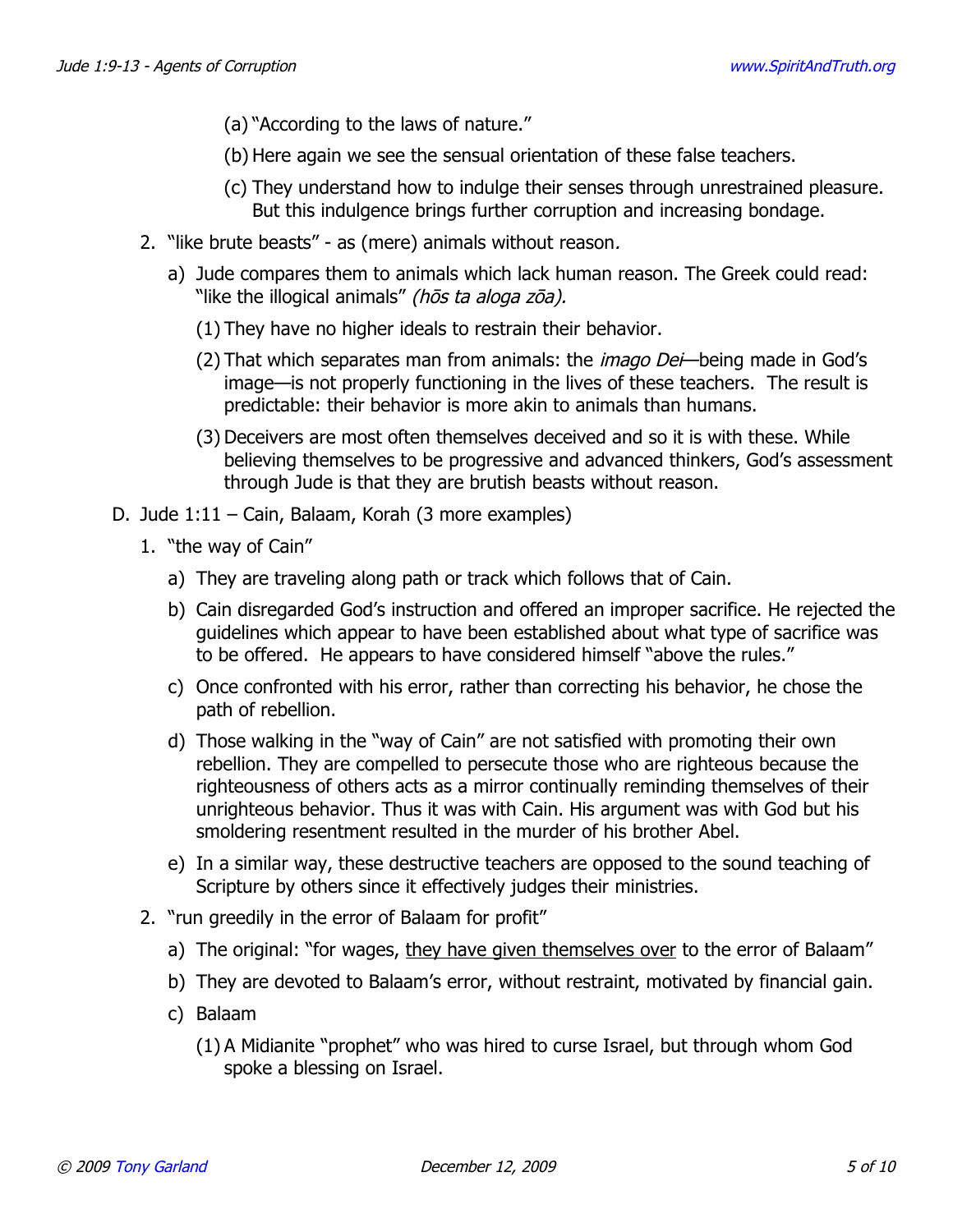- (2) At first, he followed God's will in refusing to be hired to curse Israel (Num. 22:12-13). God told him Israel was blessed.
- (3) But his desire for a diviner's wages overcame his restraint and so he tested God a second time (Num. 22:19-22). God gave him his desire, and allowed him to go, but ultimately opposed it.
- (4) But God was angry with Balaam and the Angel of the Lord Who opposed him said that his ways were *perverse* or *morally reckless* (Num. 22:32). Although Balaam was gifted as a prophet, he traveled a morally dangerous path.
- (5) "Balaam as a prophet offers the strange spectacle of a prophet-diviner—a mixture of paganistic ritual with a true, though blurred, knowledge of the true God."[\[Unger\]](#page-9-0)
- d) Like Balaam, these corrupting influences operating within the church at one time knew the rules of God, but their greed and sensuality cause them to push beyond the limits as they continue to travel down a morally dangerous path.
- e) Jesus described the offenses of Balaam in the  $3<sup>rd</sup>$  of the 7 letters to the churches of Asia Minor in the book of Revelation.
	- (1) **Revelation 2:14–15** But I have a few things against you [that is, the angel of the Church of Pergamos], because you have there those who hold the doctrine of Balaam, who taught Balak to put a stumbling block before the children of Israel, to eat things sacrificed to idols, and to commit sexual immorality. Thus you also have those who hold the doctrine of the Nicolaitans, which thing I hate.
	- (2) Notice how Jesus holds the church responsible for failing to purge these corrupting teachers from her midst. It simply will not do to "look the other way" or tolerate the influences which Jude warns of in this passage.
- 3. "perished in the rebellion of Korah"
	- a) Korah was a Levite who rose up to challenge the authority of Moses and Aaron (Lev. 16:1-3).
	- b) God had established the leadership in the hands of Moses and the priesthood in the line of Aaron.
	- c) Korah rejected this authority structure, saying
		- (1) **Numbers 16:3** . . . "You take too much upon yourselves, for all the congregation is holy, every one of them, and the Lord is among them. Why then do you exalt yourselves above the assembly of the Lord?"
	- d) Being a Levite, Korah already occupied a favored place of service regarding the tabernacle before God, but he was not content. He also wanted a place in the priesthood (Num. 16:8-10).
	- e) Korah, the leaders who rebelled with him, their families and 250 others who followed him all perished at the hand of God's judgment.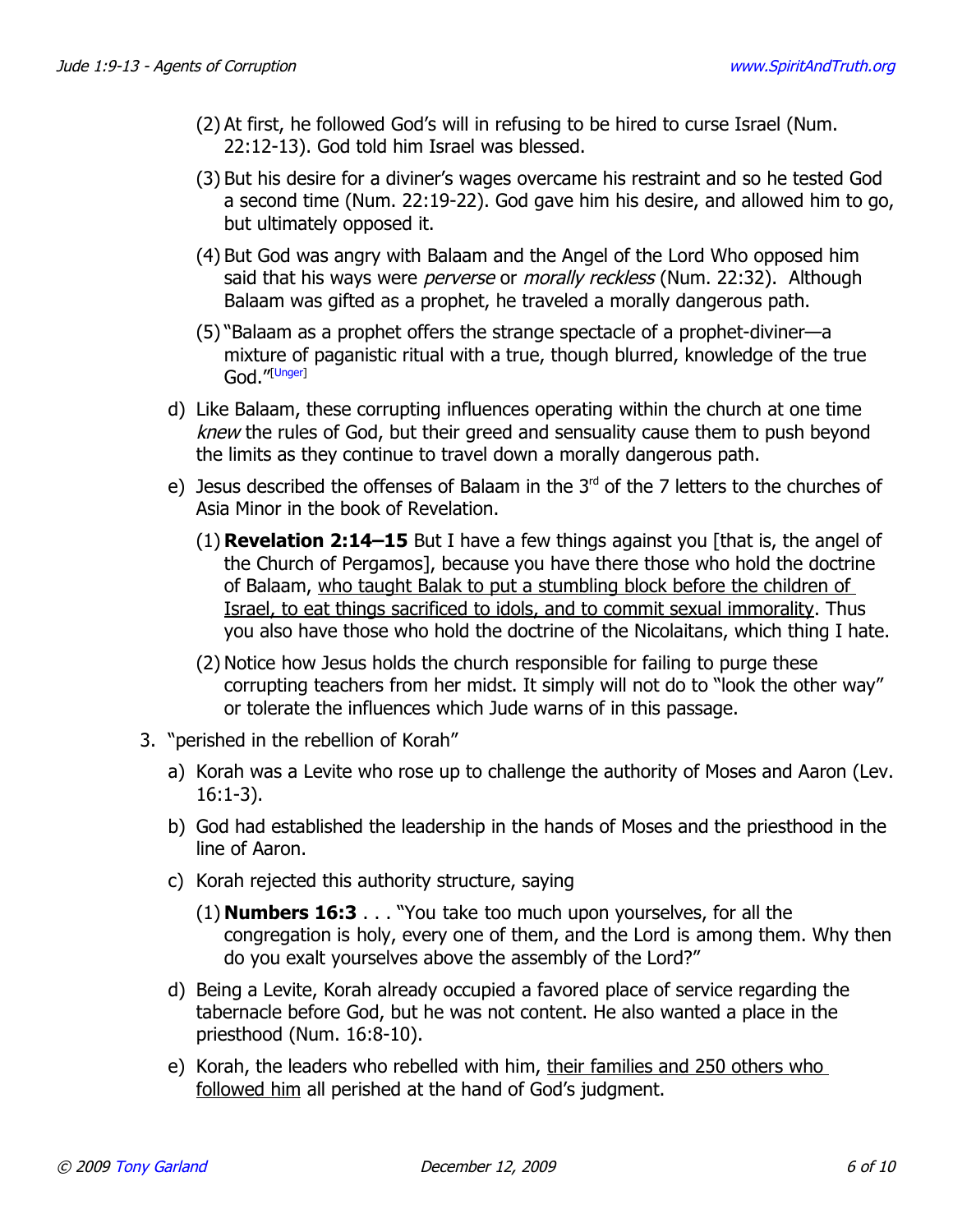- f) Like Korah, the men Jude describes are presumptuous and self-seeking, having risen up against authority established by God, not being content to remain within divinelyestablished boundaries. Like Korah, they "left their proper domain" and have ventured beyond God's design. Like Korah, they will ultimately perish by God's judgment.
- E. Jude 1:12
	- 1. "spots in your love feasts"
		- a) "love feasts" *(tais agapais)* refers to fellowship meals among believers.
		- b) "spots" the Greek word has two possible means, which different translations bring out:
			- (1) "spots" [NKJV] "something which stains and causes disgrace to its surroundings" or
			- (2) "hidden reefs" [NASB] a lurking danger to those who have no suspicion of its presence.
	- 2. "clouds without water . . . late autumn trees without fruit"
		- a) They have an impressive appearance like clouds, but they don't produce the expected precipitation which is so needed to water the parched land (of the Middle East).
		- b) It is late autumn, by now these trees should have born much fruit—but they remain barren.
	- 3. "pulled up by the roots"
		- a) Here we find the reason for their fruitlessness: they are disconnected from the True Vine.
		- b) **John 15:5–6** "I am the vine, you are the branches. He who abides in Me, and I in him, bears much fruit; for without Me you can do nothing. If anyone does not abide in Me, he is cast out as a branch and is withered; and they gather them and throw them into the fire, and they are burned."
- F. Jude 1:13
	- 1. Severity of Jude's description how politically incorrect this passage is in our day!
	- 2. Jude refers to them as: "Dreamers . . . brute beasts . . . spots [or hidden reefs] . . . clouds without water . . . trees without fruit, twice dead . . . raging waves of the sea . . . wandering stars . . . ungodly men . . . ungodly sinners . . . grumblers . . . complainers . . . lustful."
	- 3. In case we might be wondering, Jude is telling us these are not good folks!
		- a) The severity of his condemnation is directly related to their position—appearing to be Christians within the church.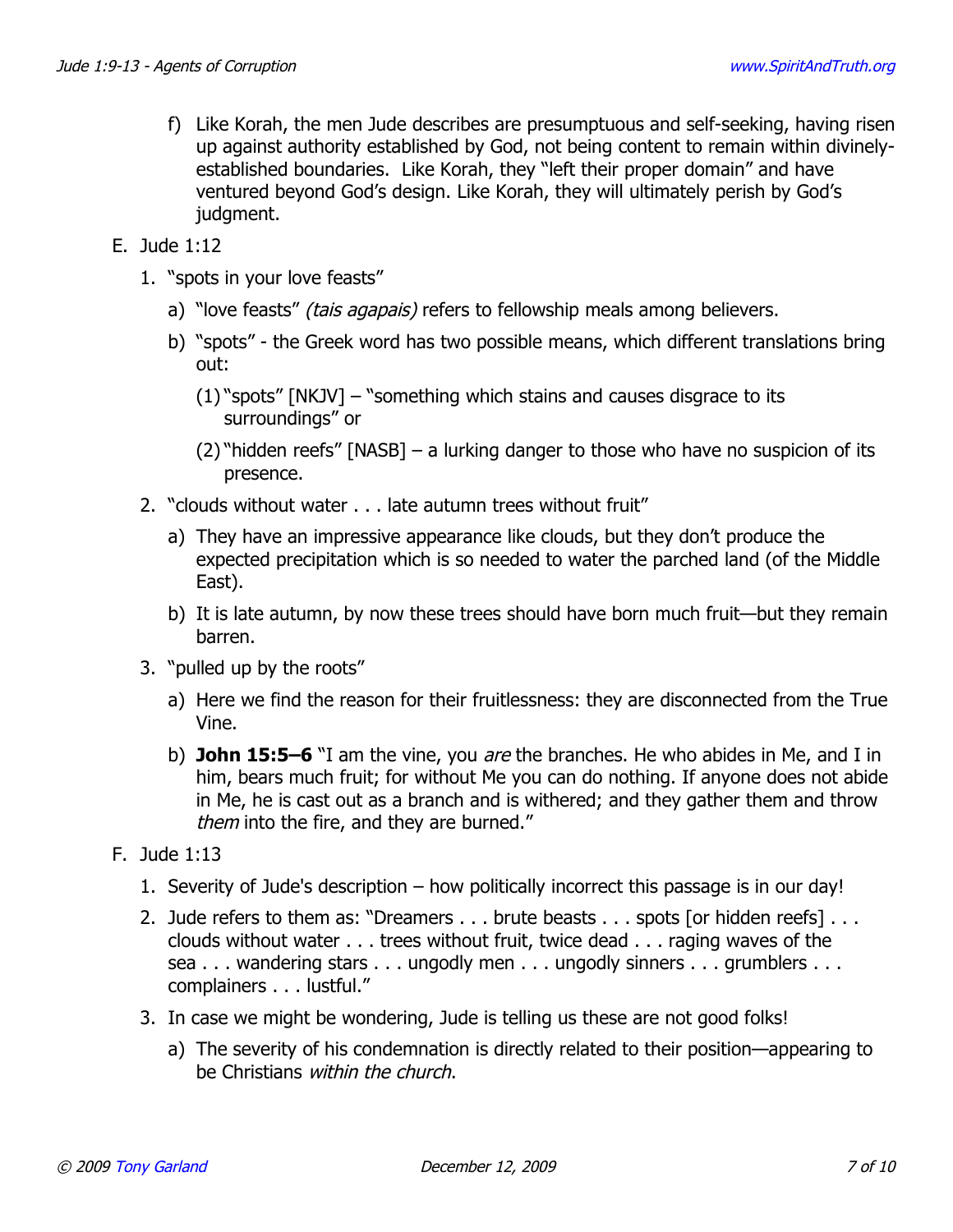- G. It is critical that believers recognized we have a biblical mandate to expose false teachers and warn the flock.
	- 1. These "crept in *unnoticed"* (v. 4) most of the sheep are unaware of a problem.
		- a) Hence their response:
			- (1) "Why are you making such a big deal?"
			- (2) "So long as we all get along, why emphasize in-house errors concerning doctrine and practice?"
		- b) These are not "in-house." They only appear to be believers—Jude makes clear that their ultimate destiny is separation from God, "for whom is reserved the blackness of darkness forever."
			- (1) This is a matter of identifying the tares which God's enemy has sewn among the wheat (Mtt. 13:25).
			- (2) At the end of the age, the wheat will be gathered into the barn and the tares will be burned (Mtt. 13:30). But until that time, we must be watchful for the tares which the enemy seeded among the wheat.
- H. Paul did not hesitate to name names when necessary:
	- 1. Warns Timothy of false teachers and adversaries such as Alexander, Philetus, and Hymenaeus by name (1Ti. 1:18-20; 2Ti. 2:16-17; 2Ti. 4:14).
- I. The need to identify in order to avoid their teaching and fellowship.
	- 1. How are we to avoid the teaching and refuse the fellowship of those who we aren't willing to identify?
		- a) **Romans 16:17** Now I urge you, brethren, note those who cause divisions and offenses, contrary to the doctrine which you learned, and avoid them.
		- b) **Ephesians 5:11** And have no fellowship with the unfruitful works of darkness, but rather expose them.
		- c) **2 John 1:9-11** Whoever transgresses and does not abide in the doctrine of Christ does not have God. He who abides in the doctrine of Christ has both the Father and the Son. If anyone comes to you and does not bring this doctrine, do not receive him into your house nor greet him; for he who greets him shares in his evil deeds.
		- d) **1 Timothy 6:3-5** If anyone teaches otherwise and does not consent to wholesome words, even the words of our Lord Jesus Christ, and to the doctrine which accords with godliness, he is proud, knowing nothing, but is obsessed with disputes and arguments over words, from which come envy, strife, reviling, evil suspicions, useless wranglings of men of corrupt minds and destitute of the truth, who suppose that godliness is a *means of* gain. From such withdraw yourself.
		- e) Even so with believers, whether true and professed.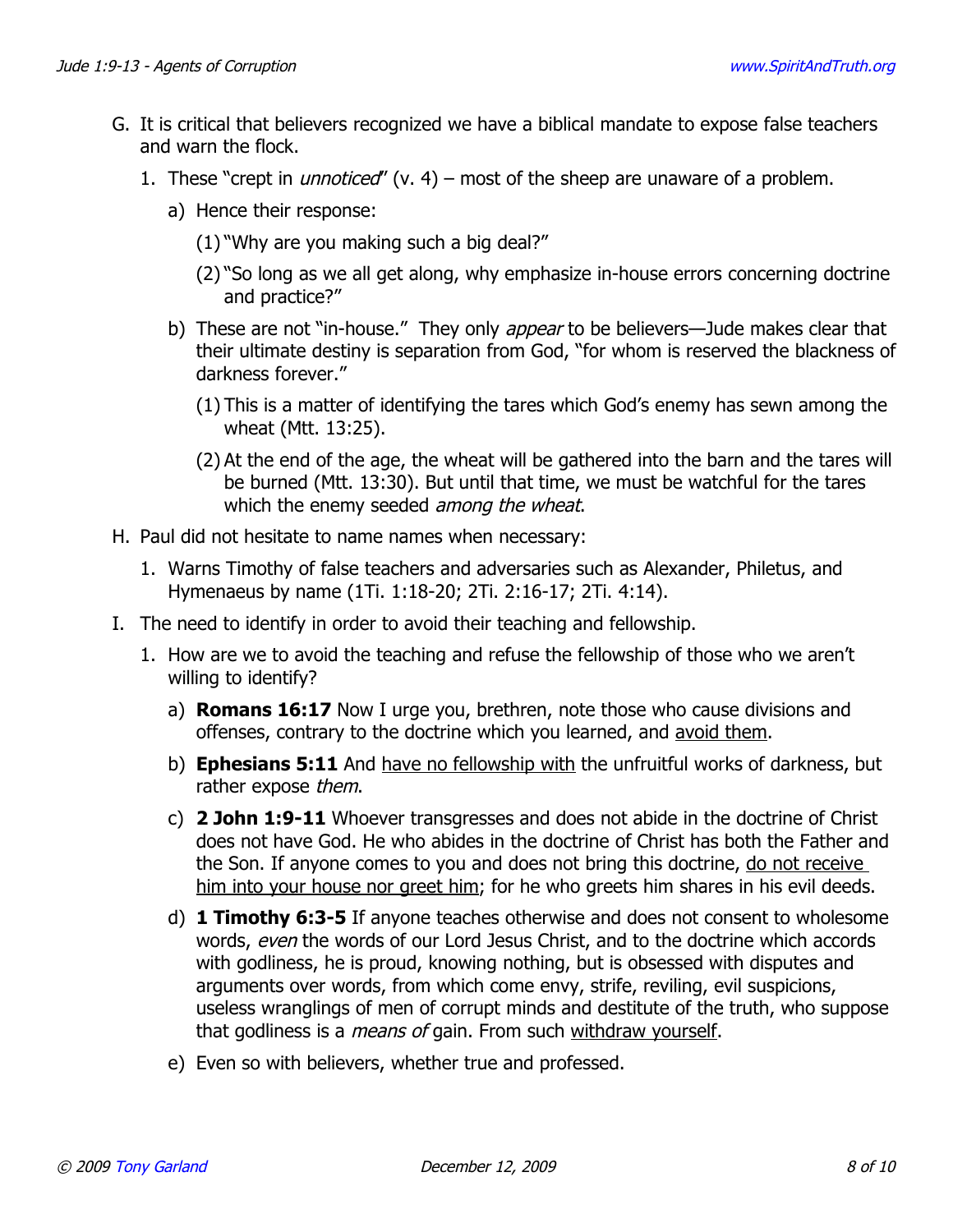- (1) **1 Corinthians 5:9-11** I wrote to you in my epistle not to keep company with sexually immoral people. Yet I certainly *did* not *mean* with the sexually immoral people of this world, or with the covetous, or extortioners, or idolaters, since then you would need to go out of the world. But now I have written to you not to keep company with anyone named a brother, who is sexually immoral, or covetous, or an idolater, or a reviler, or a drunkard, or an extortioner--not even to eat with such a person.
- (2) **2 Thessalonians 3:6** But we command you, brethren, in the name of our Lord Jesus Christ, that you withdraw from every brother who walks disorderly and not according to the tradition which he received from us.
- (3) **2 Thessalonians 3:14-15** And if anyone does not obey our word in this epistle, note that person and do not keep company with him, that he may be ashamed. Yet do not count him as an enemy, but admonish him as a brother.
- 2. Identify, warn, avoid but not debate.
	- a) Tilting at windmills, Satan is happy to keep us distracted in fruitless endeavors.
	- b) Academic liberalism: asserts that we must engage with them for a hearing. This is often the "beginning of the end" for the unwary and less-experienced.
	- c) Pride: feeds our ego.
- 3. MacArthur summarizes:
	- a) The right response of believers to false teachers, especially those who teach their heresy under the guise of Christianity, is not debate or dialogue. We are to turn away from them, to reject what they teach and to protect fellow believers, especially new converts and the immature, from being deceived, confused, and misled. Paul often argued and debated with unbelievers, both Jew and Gentile. While in Athens, he "was reasoning in the synagogue with the Jews and the Godfearing Gentiles, and the market place every day with those who happened to be present," including Greek philosophers (Acts 17:16–17; cf. 9:29; 17:2; 18:4; 19:8–9). He did not, however, provide a platform for those who professed Christ but taught a false and perverted gospel. Such people are not to be debated but denounced.

Although it is helpful for Christians, especially preachers and teachers, to have some knowledge of what liberal Christianity and so-called Christian cults teach, it is spiritually unwise and dangerous to be overly exposed to their falsehoods, whether through reading their literature or becoming involved in their churches, colleges, seminaries, or other institutions. By doing such things, many ill-prepared but selfconfident believers have had their faith as well as their doctrine seriously subverted, as they are "carried about by every wind of doctrine, by the trickery of men, by